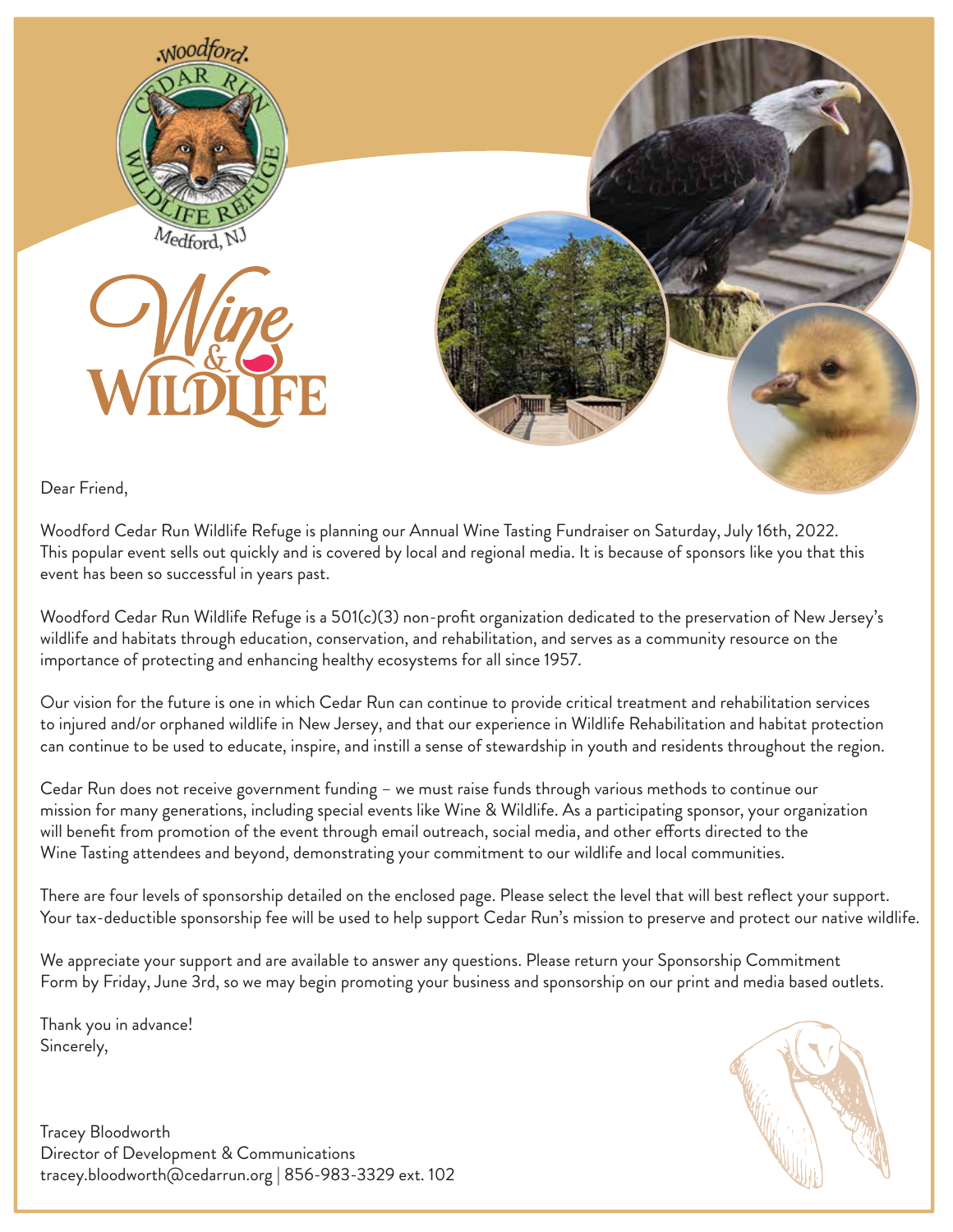

Individuals & community leaders from throughout Southern New Jersey

An evening of wine tasting, live music & auctions, with special appearances by rehabilitated resident wildlife. We have partnered with Cheers Wine & Spirits of Voorhees to bring back a South Jersey favorite fundraiser

Your sponsorship will reach Cedar Run's

Your sponsorship supports Cedar Run's mission of wildlife rehabilitation, environmental education & habitat

We are New Jersey's busiest Wildlife Rehabilitation Hospital, rehabilitating 26% of New Jersey's injured & orphaned wildlife. In 2021 alone, Cedar Run admitted more than 6,300 animals.

We rely on the generosity of donors, corporations and foundations. We preserve 171 Pineland acres, with 3.5 miles of hiking trails & an outdoor Wildlife

Housing Area for our nearly 60 permanent

loyal & extensive audience of South Jersey individuals near & far. Join us as we celebrate our native wildlife & the environment! This is a special opportunity to demonstrate your support to hundreds of donors who support

will cheers for Cedar Run's Wine & Wildlife Fundraiser!

at a new venue!

Cedar Run!

preservation.

**DID YOU KNOW?**

wildlife residents.

# **2022 EVENT SPONSORSHIP OPPORTUNITIES**

**SATURDAY, JULY 16, 2022 VIP GUESTS: 5-6PM GENERAL ADMISSION: 6-10PM** 

> **COMMUNITY HOUSE OF MOORESTOWN**

## **RED FOX PINOT NOIR - \$2,000 SPONSORSHIP PACKAGES**

- Table set up "Premium room location"
- Your company logo on the event website and Cedar Run's social media pages
- Full page ad placement in event's commemorative "Tasting Passport" for all guests
- Your company logo on all signage throughout the event
- Speaking opportunity at the event (5-min. maximum)
- Promotional gift from your company for our VIP Guests' goodie bags
- (4) Complimentary event tickets
- Exclusive Tour of Cedar Run for four with Executive Director and Director of Development & Communications
- Complimentary 1-year Friend of Refuge Membership at Cedar Run for Company Owner

#### **RED-TAILED HAWK RIESLING - \$1,500**

- Table set up "Supporter room location"
- Your company logo on the event website and Cedar Run's social media pages
- Full page ad placement in event's commemorative "Tasting Passport" for all guests
- Your company logo on all signage throughout the event
- (2) Complimentary event tickets
- Complimentary 1-year Eagle Membership at Cedar Run for Company Owner

### **MERLIN MERLOT - \$1,000**

- Table set up "Supporter room location"
- Your company logo on the event website and Cedar Run's social media pages
- Half page ad placement in event's commemorative "Tasting Passport" for all guests
- Your company logo on all signage throughout the event
- Complimentary 1-year Sustaining Membership at Cedar Run for Company Owner

## **RACCOON ROSÉ - \$500**

- Your Company Logo on the event website and Cedar Run's social media pages
- 1/2 page ad placement in event's commemorative "Tasting Passport" for all guests
- Complimentary 1-year Super Family Membership at Cedar Run for Company Owner

If you are unable to make a monetary donation but would like to support Cedar Run's events, please reach out to Tracey Bloodworth at tracey.bloodworth@cedarrun.org or 856-983-3329 x 102.

#### **CedarRun.org | 4 Sawmill Road, Medford, NJ 08055**

Please contact Tracey Bloodworth at 856-983-3329 ext. 102 or tracey.bloodworth@cedarrun.org with any questions.